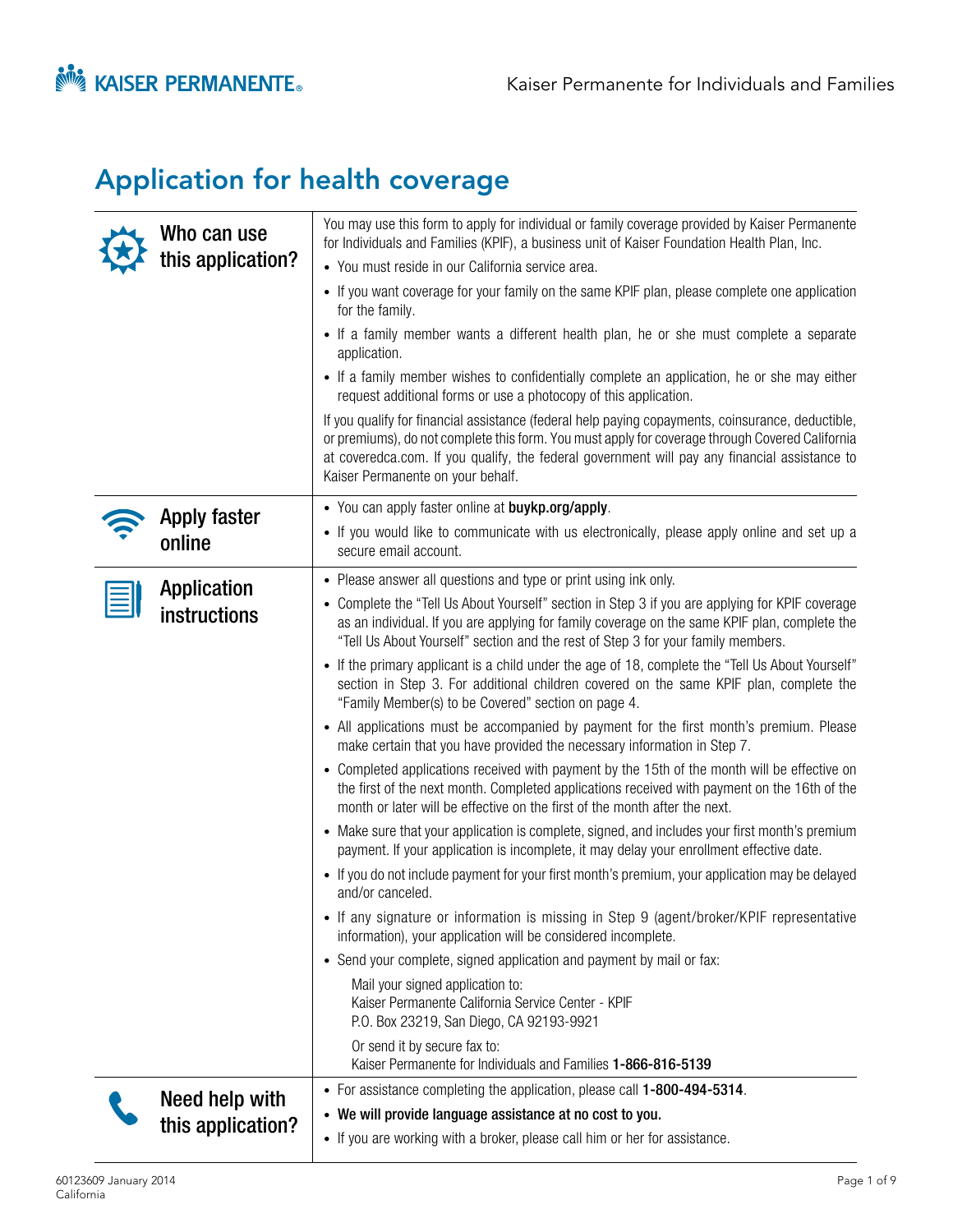

## Step 1

Please complete the following information. If any family members are applying for coverage under different plans, please submit a separate application form for each plan.

### HEALTH PLANS

Choose one KPIF health plan.

| <b>Bronze</b>                    | <b>Silver</b>                    | Gold                     | <b>Platinum</b>            |
|----------------------------------|----------------------------------|--------------------------|----------------------------|
| $\Box$ KP CA Bronze 5000/60      | $\Box$ KP CA Silver 2000/45      | $\Box$ KP CA Gold 0/30   | $\Box$ KP CA Platinum 0/20 |
| $\Box$ KP CA Bronze HSA 4500/40% | $\Box$ KP CA Silver HSA 1500/20% | $\Box$ KP CA Gold 500/30 |                            |
| $\Box$ KP CA Bronze HSA 3500/30  | $\Box$ KP CA Silver 1250/40      |                          |                            |
|                                  |                                  |                          |                            |

#### CATASTROPHIC PLAN

We also offer a Catastrophic plan, a high-deductible plan option for applicants under age 30 and certain persons age 30 and older. If you or any family members are age 30 or older, each person may only apply for this plan if you submit with your completed application a certificate of exemption from Covered California for each person that indicates lack of affordable coverage or hardship.

### KP CA Catastrophic 6350/0

 the benefits and limitations, cost-sharing amounts, premiums, and dental plans, please review the details in your enrollment materials. To request a For services subject to a deductible, you will have to pay health care expenses out of pocket until you meet your deductible. For information describing copy of the Membership Agreement for a particular plan, please call us at 1-800-634-4579 or contact your broker.

## Step 2

All Kaiser Permanente health plans include pediatric dental benefits for those ages 18 and younger.

For adults age 19 and older on January 1, 2014, Kaiser Permanente offers an optional dental plan. Our optional adult dental coverage is underwritten by Kaiser Permanente Insurance Company (KPIC), a subsidiary of Kaiser Foundation Health Plan, Inc., and administered by Delta Dental of California, one of the nation's largest and most experienced dental benefits providers.

### ADULT DENTAL INSURANCE PLAN (ages 19 and older)

Choose one option below.

- Yes. I would like to enroll in the Dental Insurance Plan. By electing to enroll, I agree to participate in the Consolidated Group One-Life Trust, which holds the KPIC Group Dental Policy.
- No. I am not interested in dental coverage.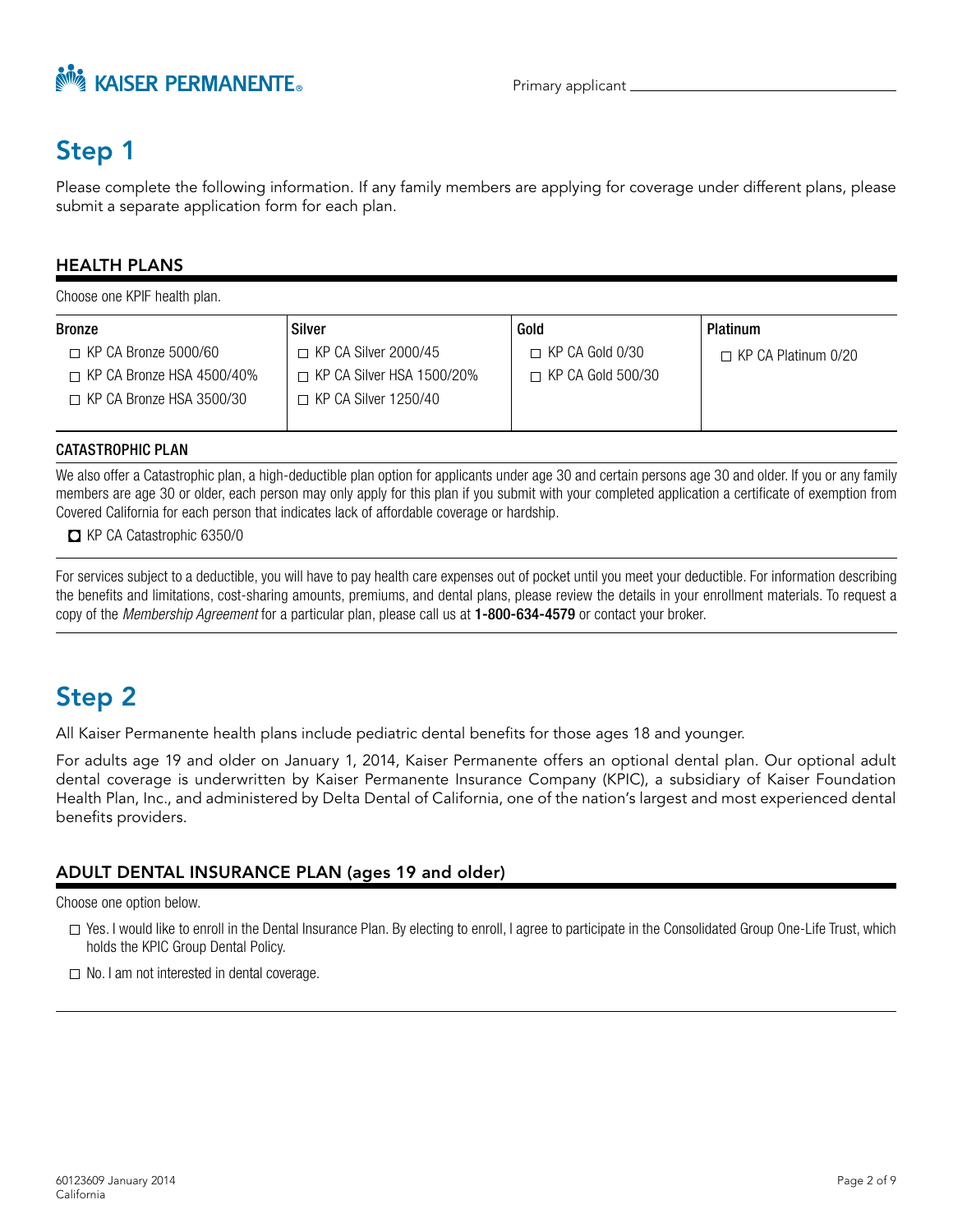# **NOW KAISER PERMANENTE**

## Step 3

In an individual plan, the primary applicant is the person who will be covered by the health plan.

In a family plan, the primary applicant is the family member on the health plan who is authorized to make changes to the account. Complete the rest of Step 3 for your family members.

If this application is for a child under the age of 18, the child is the primary applicant. For additional children covered on the same KPIF plan, complete the "Family Member(s) to be Covered" section on page 4.

If you or any family members are currently or have been Kaiser Permanente members, please include medical record number(s) where indicated.

### TELL US ABOUT YOURSELF (primary applicant)

| Name (last, first, middle)                                          |                            |                                          | Medical record number (if any) |               |
|---------------------------------------------------------------------|----------------------------|------------------------------------------|--------------------------------|---------------|
| Street address (no P.O. boxes please)                               |                            |                                          |                                | Apt. #        |
| City                                                                | State                      | ZIP                                      | County                         |               |
| Phone<br>-                                                          | Other phone                |                                          |                                |               |
| Preferred language spoken (if not English)                          |                            | Preferred language read (if not English) |                                |               |
| Social Security number                                              | Date of birth (mm/dd/yyyy) |                                          | Sex<br>Male<br>$\Box$          | $\Box$ Female |
| Have you previously had insurance coverage?<br>$\Box$ Yes $\Box$ No |                            |                                          |                                |               |
| If Yes, most recent insurance carrier:                              |                            | Dates of coverage:                       |                                |               |

## FAMILY MEMBER(S) TO BE COVERED

| All members must reside in our California service area.             |                      |                                  |  |  |
|---------------------------------------------------------------------|----------------------|----------------------------------|--|--|
| <b>SPOUSE/DOMESTIC PARTNER</b>                                      |                      |                                  |  |  |
| Name (last, first, middle)                                          |                      | Medical record number (if any)   |  |  |
| Social Security number<br>Date of birth (mm/dd/yyyy)                |                      | Sex<br>$\Box$ Male $\Box$ Female |  |  |
| Has your spouse/domestic partner previously had insurance coverage? | $\Box$ Yes $\Box$ No |                                  |  |  |

If Yes, most recent insurance carrier: Dates of coverage:

(continues on next page) Page 3 of 9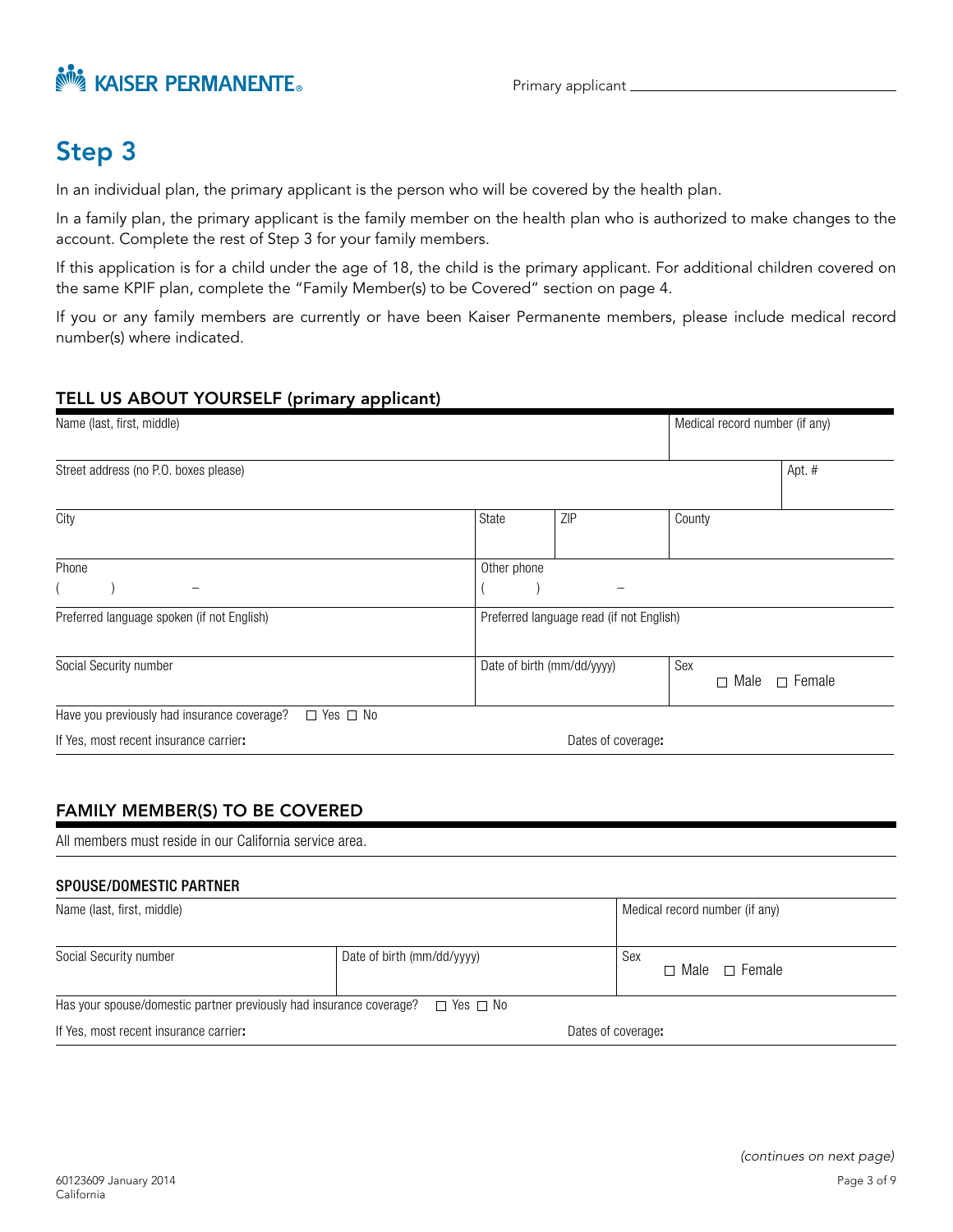

Primary applicant \_

## Step 3 (continued)

Please complete the information below for each child covered under your plan. If you need space for additional applicants, attach another application and complete just the information for those applicants.

## FAMILY MEMBER(S) TO BE COVERED

| <b>DEPENDENT 1</b>                                           |                            |                                     |  |  |
|--------------------------------------------------------------|----------------------------|-------------------------------------|--|--|
| Name (last, first, middle)                                   |                            | Medical record number (if any)      |  |  |
| Social Security number                                       | Date of birth (mm/dd/yyyy) | Sex<br>$\Box$ Male $\Box$ Female    |  |  |
| Has this dependent previously had insurance coverage?        | $\Box$ Yes $\Box$ No       |                                     |  |  |
| If Yes, most recent insurance carrier:                       |                            | Dates of coverage:                  |  |  |
| <b>DEPENDENT 2</b>                                           |                            |                                     |  |  |
| Name (last, first, middle)                                   |                            | Medical record number (if any)      |  |  |
| Social Security number                                       | Date of birth (mm/dd/yyyy) | Sex<br>$\Box$ Female<br>$\Box$ Male |  |  |
| Has this dependent previously had insurance coverage?        | $\Box$ Yes $\Box$ No       |                                     |  |  |
| If Yes, most recent insurance carrier:<br>Dates of coverage: |                            |                                     |  |  |
| <b>DEPENDENT 3</b>                                           |                            |                                     |  |  |
| Name (last, first, middle)                                   |                            | Medical record number (if any)      |  |  |
| Social Security number<br>Date of birth (mm/dd/yyyy)         |                            | Sex<br>$\Box$ Female<br>$\Box$ Male |  |  |
| Has this dependent previously had insurance coverage?        | $\Box$ Yes $\Box$ No       |                                     |  |  |
| If Yes, most recent insurance carrier:                       |                            | Dates of coverage:                  |  |  |
| <b>DEPENDENT 4</b>                                           |                            |                                     |  |  |
| Name (last, first, middle)                                   |                            | Medical record number (if any)      |  |  |
| Social Security number<br>Date of birth (mm/dd/yyyy)         |                            | Sex<br>□ Female<br>$\Box$ Male      |  |  |
| Has this dependent previously had insurance coverage?        | $\Box$ Yes $\Box$ No       |                                     |  |  |
| If Yes, most recent insurance carrier:                       |                            | Dates of coverage:                  |  |  |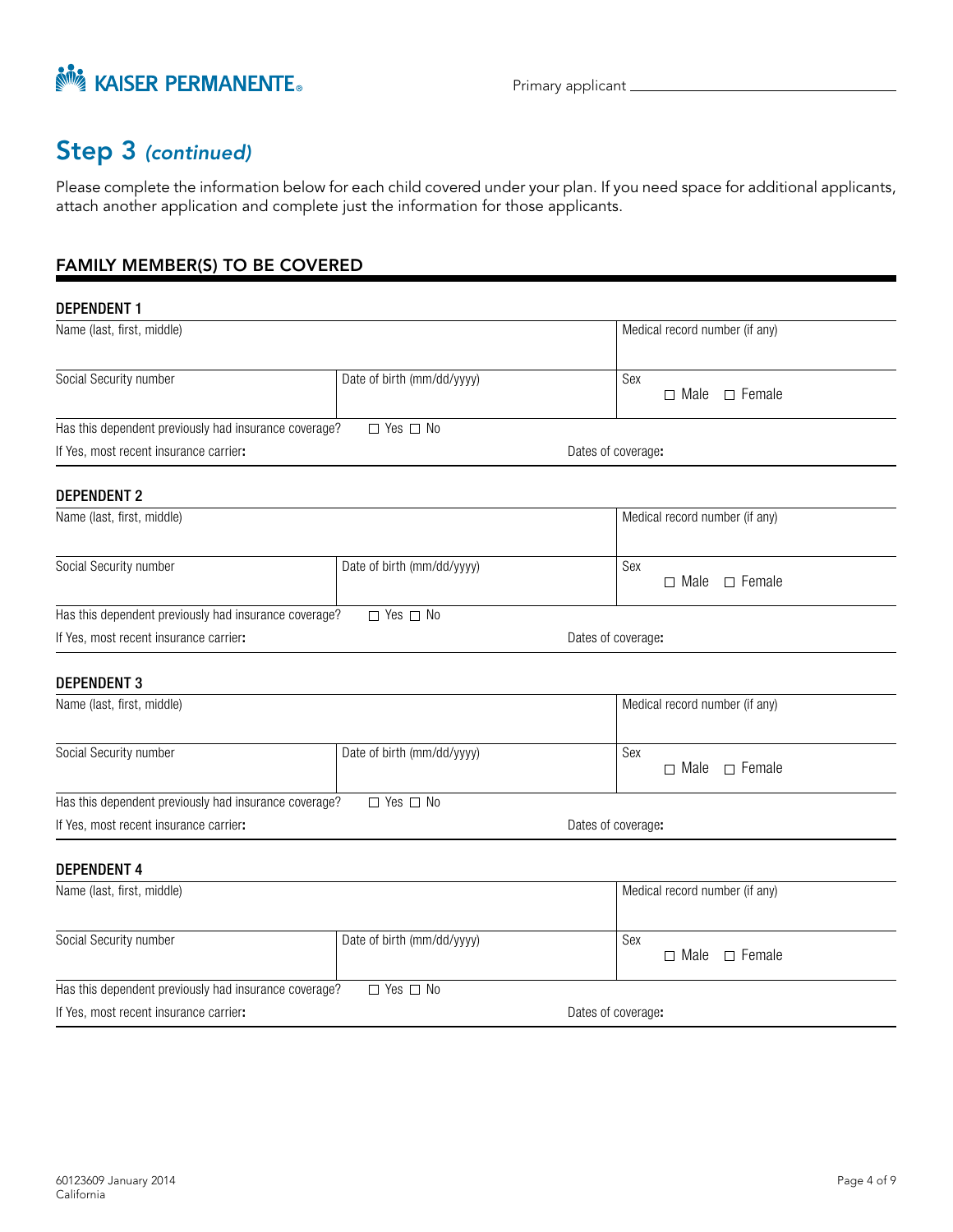

Primary applicant \_

## Step 4

If the primary applicant is a child under the age of 18, a parent or legal guardian should complete Step 4.

## PARENT OR LEGAL GUARDIAN

 $\Box$  Yes  $\Box$  No Name (last, first, middle) Same address as primary applicant  $\Box$  Yes  $\Box$  No If No, fill in your address below. Street address Apt. # Apt. # Apt. # Apt. # Apt. # Apt. # Apt. # Apt. # Apt. # Apt. # Apt. # Apt. # Apt. # Apt. # Apt. # Apt. # Apt. # Apt. # Apt. # Apt. # Apt. # Apt. # Apt. # Apt. # Apt. # Apt. # Apt. # Apt. # Apt. # Apt. City State ZIP County **Phone**  $($  )  $-$ Other phone  $($  )  $-$ Parent/Legal guardian date of birth (mm/dd/yyyy) Parent/Legal guardian sex  $\square$  Male  $\square$  Female Preferred language spoken (if not English) Preferred language read (if not English)

## Step 5

If you would like another person to act as your authorized representative, please complete Step 5.

### YOU CAN CHOOSE AN AUTHORIZED REPRESENTATIVE

You can give a trusted friend or partner permission to talk about this application with us, see your information, or act for you on matters related to this application. This person is called an authorized representative.

Name of authorized representative (last, first, middle)

| Street address | Apt. # |     |
|----------------|--------|-----|
| City           | State  | ZIP |
| Phone          |        |     |

 $($  )  $-$ 

By signing, you allow this person to sign your application, to get official information about this application, and to act for you on matters related to this application.

| Primary applicant or parent or legal guardian for applicants under age 18 | Date (mm/dd/yyyy) |
|---------------------------------------------------------------------------|-------------------|
| v<br>$\boldsymbol{\mathcal{L}}$                                           |                   |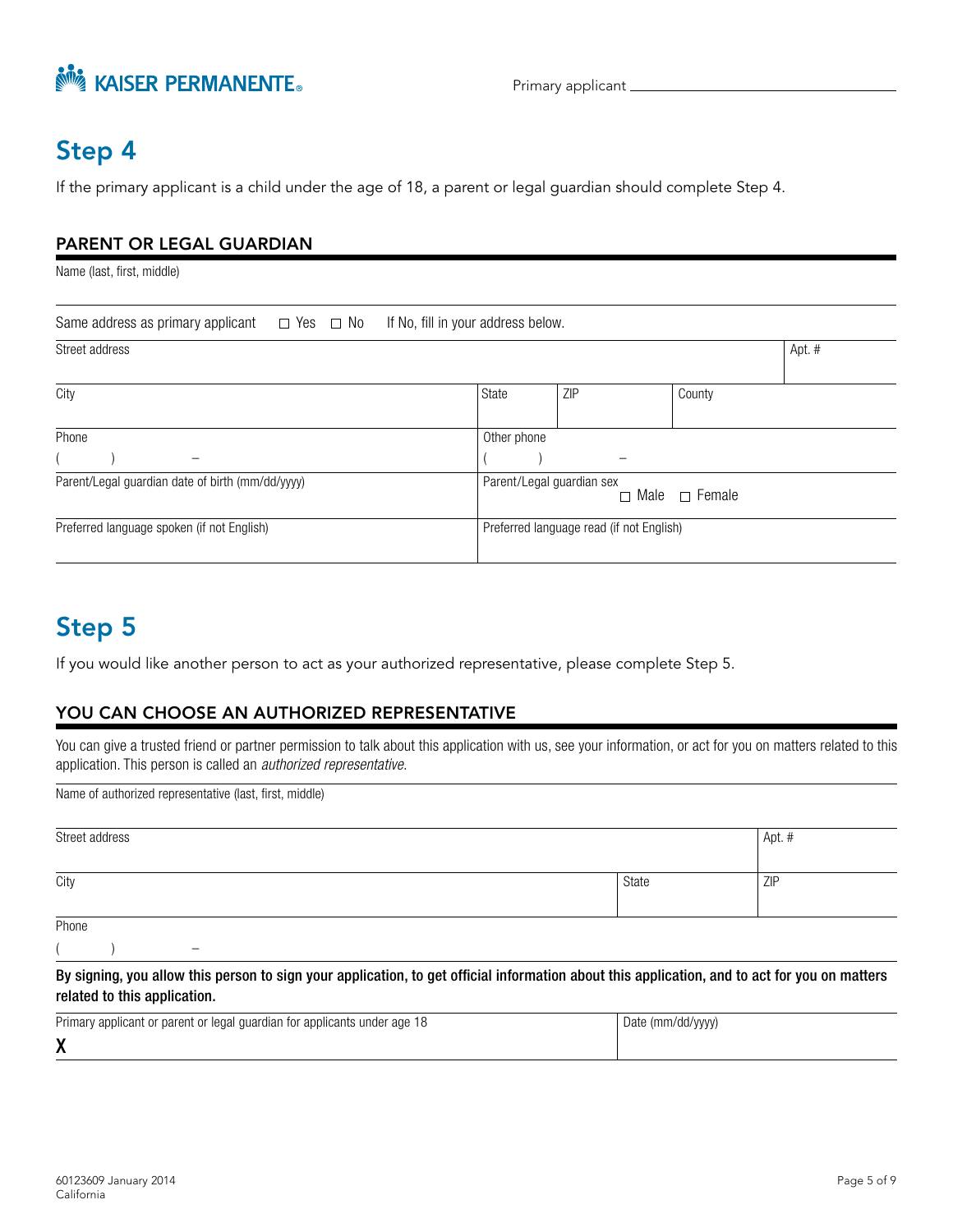

Primary applicant

## Step 6

All applicants and dependents age 18 or older must read and sign below. If the primary applicant is younger than 18, then his or her parent or legal guardian must sign. By signing, the parent or legal guardian agrees to be responsible for paying all premiums, copayments, coinsurance, and deductibles for all the applicants listed on this form.

## APPLICATION AGREEMENT

 All faxed and mailed correspondence must be signed and dated by the applicant or someone legally authorized to act on his or her behalf. The applicant or his or her authorized representative may request a copy of the completed application. For more information, please call 1-800-634-4579.

**Important:** Required signatures — all applicants age 18 or over must sign and date below on the appropriate signature line. A parent or legal guardian must sign for family members under the age of 18. If signatures are missing, we cannot continue processing the application.

- I have provided true and correct answers to all the questions on this form to the best of my knowledge.
- I know that my information on this form will only be used to determine eligibility for health coverage and will be kept private as required by law.
- • I know that under federal law, discrimination isn't permitted on the basis of race, color, national origin, disability, age, sex, sexual orientation, gender identity, or religion. I can file a complaint of discrimination by visiting www.hhs.gov/ocr/office/file or www.healthhelp.ca.gov or www.dfeh.ca.gov or www.insurance.ca.gov.

| Primary applicant or parent or legal guardian for applicants under age 18 | Date (mm/dd/yyyy) |
|---------------------------------------------------------------------------|-------------------|
| X                                                                         |                   |
| Spouse/Domestic partner                                                   | Date (mm/dd/yyyy) |
| X                                                                         |                   |
| Dependent (age 18 or older)                                               | Date (mm/dd/yyyy) |
| χ                                                                         |                   |
| Dependent (age 18 or older)                                               | Date (mm/dd/yyyy) |
| χ                                                                         |                   |

### ARBITRATION AGREEMENT

Kaiser Foundation Health Plan Arbitration Agreement:

I understand that (except for Small Claims Court cases, claims subject to a Medicare appeals procedure, and, if I am enrolled in coverage that is subject to the ERISA claims procedure regulation, or any claims that cannot be subject to binding arbitration under governing law) any dispute between myself, my heirs, relatives, or other associated parties on the one hand and Kaiser Foundation Health Plan, Inc. (KFHP), any contracted health care providers, administrators, or other associated parties on the other hand, for alleged violation of any duty arising out of or related to membership in KFHP, including any claim for medical or hospital malpractice (a claim that medical services were unnecessary or unauthorized or were improperly, negligently, or incompetently rendered), for premises liability, or relating to the coverage for, or delivery of, services or items, irrespective of legal theory, must be decided by binding arbitration under California law and not by lawsuit or resort to court process, except as applicable law provides for judicial review of arbitration proceedings. I agree to give up our right to a jury trial and accept the use of binding arbitration. I understand that the full arbitration provision is contained in the Membership Agreement.

| Primary applicant or parent or legal guardian for applicants under age 18 | Date (mm/dd/yyyy) |
|---------------------------------------------------------------------------|-------------------|
| χ                                                                         |                   |
| Spouse/Domestic partner                                                   | Date (mm/dd/yyyy) |
| χ                                                                         |                   |
| Dependent (age 18 or older)                                               | Date (mm/dd/yyyy) |
| χ                                                                         |                   |
| Dependent (age 18 or older)                                               | Date (mm/dd/yyyy) |
| χ                                                                         |                   |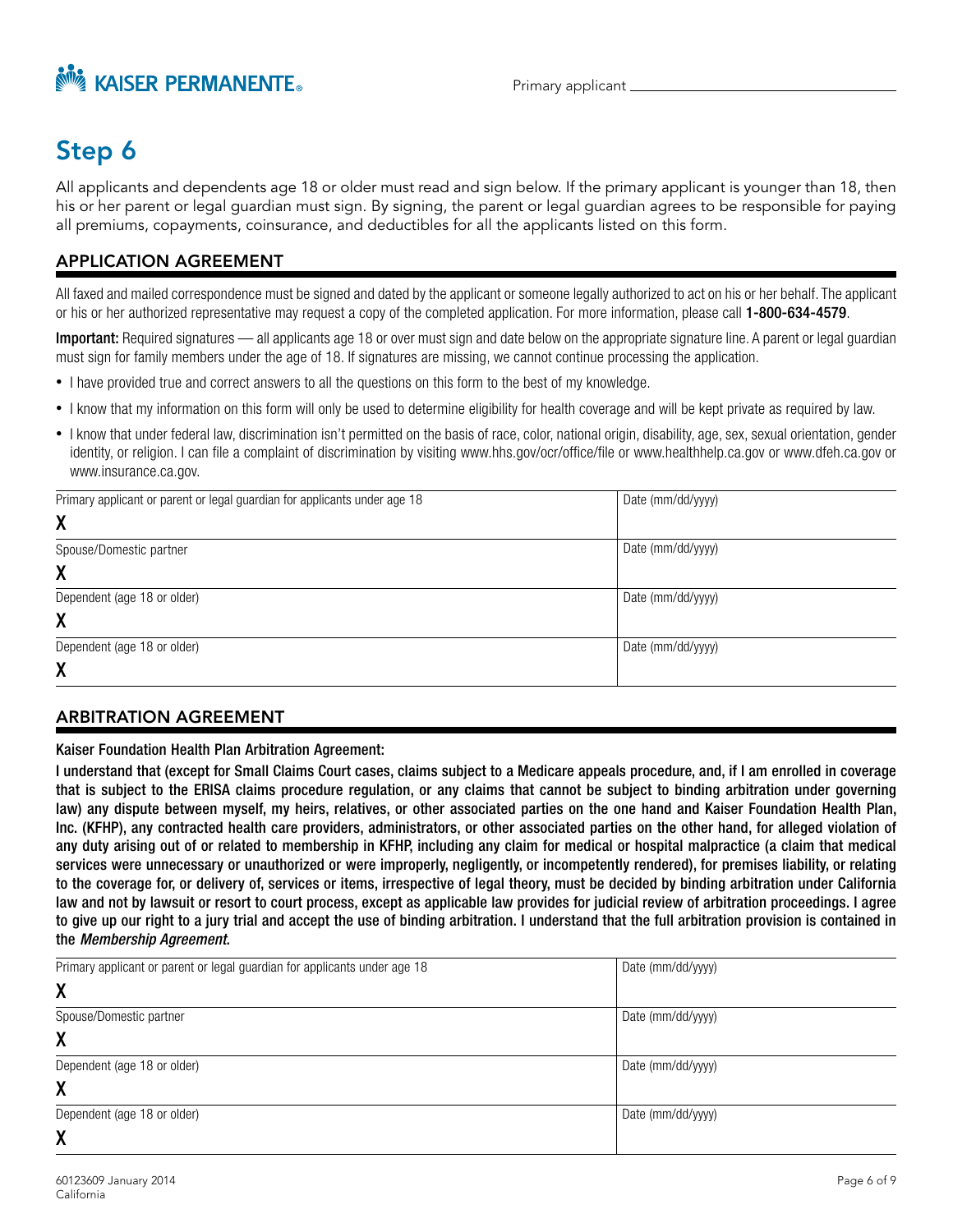

## Step 7

Your application must be accompanied by payment information for your first month's premium. If your payment information is missing or incomplete, your application may be delayed and/or canceled. You may submit payment by check, money order, electronic payment, credit card, or debit card. Do not send cash through the mail.

### FIRST MONTH'S PREMIUM BILLING INFORMATION

Complete the following information for the financially responsible party. (The financially responsible party is the person who is the account holder on the bank account or credit/debit card.)

| Name of financially responsible party (last, first, middle) | Payment amount for your first month's premium |        |
|-------------------------------------------------------------|-----------------------------------------------|--------|
|                                                             | \$                                            |        |
| Street address                                              |                                               | Apt. # |
| City                                                        | State                                         | ZIP    |

## FIRST MONTH'S PREMIUM PAYMENT OPTIONS

Check your preferred payment option below and complete that section. Items returned by your financial institution are subject to a \$25 processing fee.

#### CREDIT/DEBIT CARD

| Credit/Debit card information: | Credit<br>П | Debit | Visa | MasterCard<br>$\overline{\phantom{0}}$ | $\Box$ Discover | American Express |
|--------------------------------|-------------|-------|------|----------------------------------------|-----------------|------------------|
|--------------------------------|-------------|-------|------|----------------------------------------|-----------------|------------------|

Cardholder's name as it appears on card

| Credit/Debit card number | Expiration date (mm/yyyy) |
|--------------------------|---------------------------|
| Cardholder signature     | Date (mm/dd/yyyy)         |
| X                        |                           |

#### ELECTRONIC PAYMENT

|  |  |  |  | I authorize Kaiser Foundation Health Plan, Inc., and the designated financial institution to accept this transfer from my checking or savings account. |
|--|--|--|--|--------------------------------------------------------------------------------------------------------------------------------------------------------|
|--|--|--|--|--------------------------------------------------------------------------------------------------------------------------------------------------------|

Please debit:  $\square$  Checking account  $\square$  Savings account

| Routing #                                                                                                                                                        | Account #                |  |
|------------------------------------------------------------------------------------------------------------------------------------------------------------------|--------------------------|--|
|                                                                                                                                                                  |                          |  |
| (At the bottom of your check, you will see three groups of numbers. The first group of numbers is your routing number; the second group is your account number.) |                          |  |
| Account holder's full name (print)                                                                                                                               | Account holder signature |  |
|                                                                                                                                                                  | v                        |  |

#### CHECK  $\Box$  MONEY ORDER

- Make the check or money order payable to Kaiser Permanente for Individuals and Families.
- Write the name of the primary applicant on the check.
- Mail to the address listed on page 1.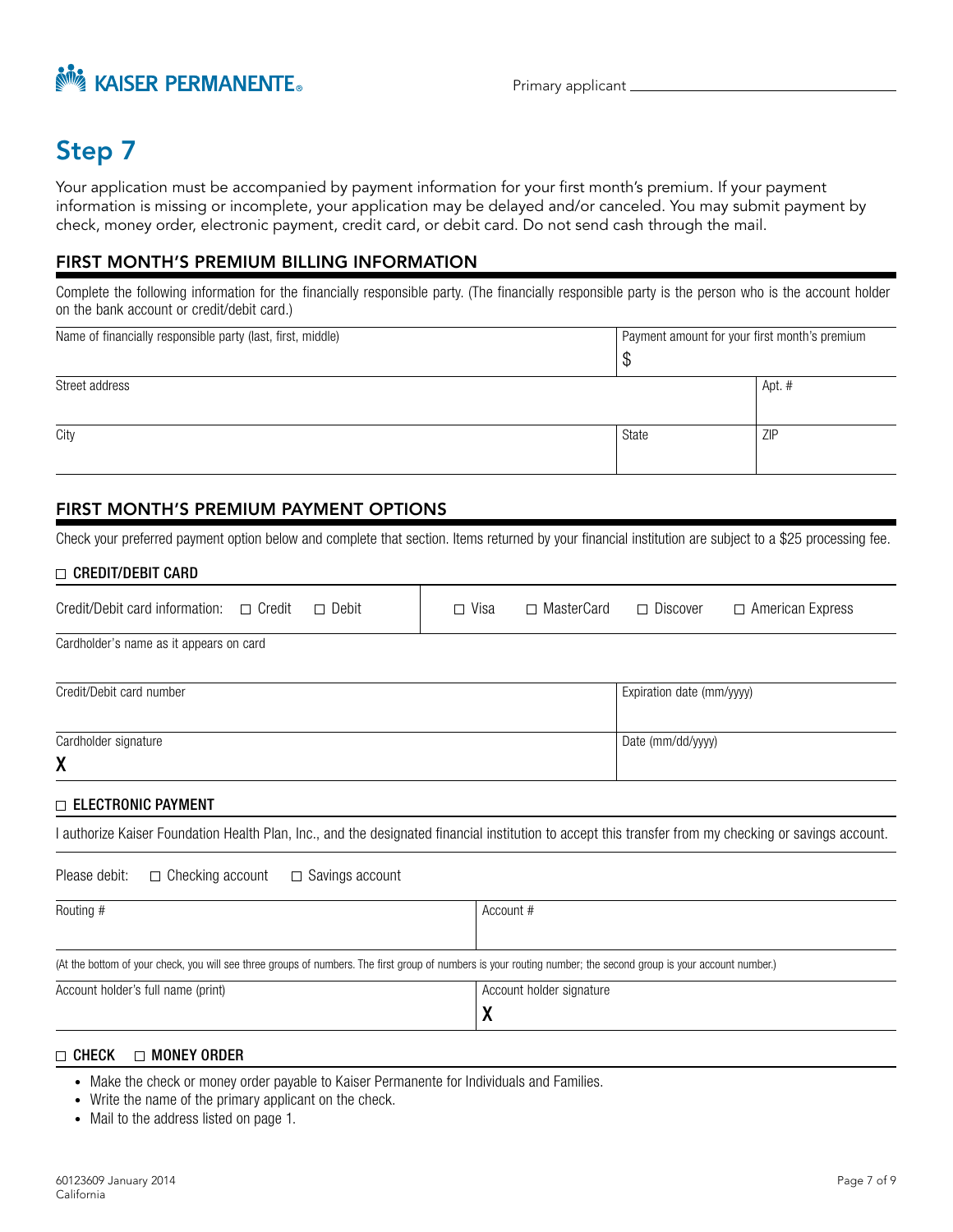

## Step 8

You can choose automatic monthly payments. Recurring automatic monthly payment is an optional service offered by Kaiser Permanente that allows members to automatically pay their monthly premium payment electronically.

### AUTOMATIC MONTHLY PAYMENT BILLING INFORMATION

Same billing information as first month's premium?  $\Box$  Yes  $\Box$  No If no, complete the following information for the financially responsible party. Name of financially responsible party (last, first, middle)

| Street address |       | Apt. # |
|----------------|-------|--------|
| City           | State | ZIP    |

### AUTOMATIC MONTHLY PAYMENT OPTIONS

Check your preferred automatic monthly payment option below and complete that section.

I understand that if I have chosen the option to set up a recurring premium payment schedule with Online Resources Corporation (ORCC) and later wish to cancel or update that schedule, I must do either of the following:

- 1. Go the following website: **kp.org/payonline** and follow instructions to create a profile and cancel or update my recurring payment schedule.
- 2. Call the KFHP Member Service Call Center at 1-866-278-9502 to obtain assistance from a customer service representative to cancel or update my recurring payment schedule.

#### DEDUCT MY BANKING ACCOUNT

By filling out this section, you are requesting that your premiums be automatically deducted from either your checking account or your savings account on the first day of each month and agree to the terms outlined above.

I authorize Kaiser Foundation Health Plan, Inc., and the designated financial institution to accept this transfer from my checking or savings account.

| Please debit:<br>$\Box$ Checking account<br>$\Box$ Savings account                                                                                               |                          |  |  |  |
|------------------------------------------------------------------------------------------------------------------------------------------------------------------|--------------------------|--|--|--|
| Routing #                                                                                                                                                        | Account #                |  |  |  |
|                                                                                                                                                                  |                          |  |  |  |
| (At the bottom of your check, you will see three groups of numbers. The first group of numbers is your routing number; the second group is your account number.) |                          |  |  |  |
| Account holder's full name (print)                                                                                                                               | Account holder signature |  |  |  |
|                                                                                                                                                                  |                          |  |  |  |

#### DEDUCT MY CREDIT/DEBIT CARD

By filling out this section, you are requesting that your premiums be automatically deducted from your credit card on the first day of each month, and agreeing to the terms outlined above.

| $\cdots$<br>Credit/<br>. .<br>Debit<br>Credit<br>Debit.<br>information:<br>card | Visa | __<br>Carr<br>Master | __<br>Discover | -vnrocc<br>mericar،<br>ATTIC.<br>-γηι ρορ |
|---------------------------------------------------------------------------------|------|----------------------|----------------|-------------------------------------------|
|                                                                                 |      |                      |                |                                           |

Cardholder's name as it appears on card

| Credit/Debit card number | Expiration date (mm/yyyy) |
|--------------------------|---------------------------|
| Cardholder signature     | Date (mm/dd/yyyy)         |
| χ                        |                           |

#### $\Box$  I AM NOT INTERESTED IN THE AUTOMATIC MONTHLY PAYMENT OPTION

By selecting this option, you will automatically receive a monthly invoice from Kaiser Permanente for Individuals and Families.